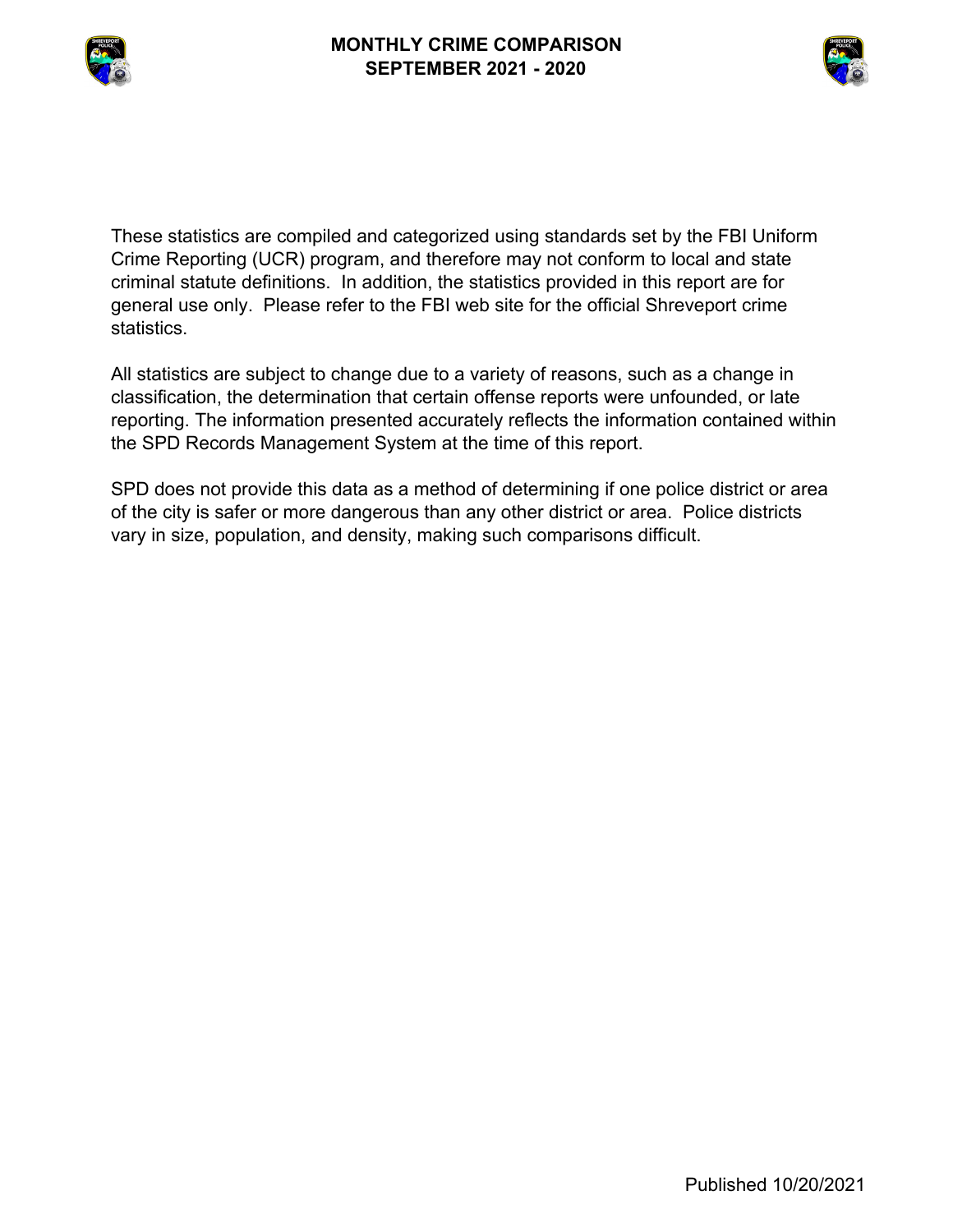# **MONTHLY CRIME COMPARISON**

**SEPTEMBER 2021 - 2020**



|                                                                                           |                           | <b>NUMBER OF</b> | <b>PERCENT OF</b> |              | <b>NUMBER OF</b> | <b>PERCENT OF</b> |
|-------------------------------------------------------------------------------------------|---------------------------|------------------|-------------------|--------------|------------------|-------------------|
|                                                                                           |                           | <b>OFFENSES</b>  | <b>INCREASE</b>   |              | <b>OFFENSES</b>  | <b>INCREASE</b>   |
| <b>TYPE OF</b>                                                                            |                           | <b>SEPTEMBER</b> | <b>OR</b>         |              | <b>YTD</b>       | <b>OR</b>         |
| <b>CRIME</b>                                                                              | 2021                      | 2020             | <b>DECREASE</b>   | 2021         | 2020             | <b>DECREASE</b>   |
| <b>HOMICIDE</b>                                                                           | 6                         | 9                | $-33%$            | 68           | 44               | 55%               |
| <b>MANSLAUGHTER</b>                                                                       | 0                         | 0                | <b>NA</b>         | 0            | 1                | $-100%$           |
| <b>JUSTIFIED HOMICIDE</b>                                                                 | $\pmb{0}$                 | 0                | <b>NA</b>         | $\mathbf{1}$ | 6                | $-83%$            |
| <b>TOTAL HOMICIDE</b>                                                                     | 6                         | 9                | $-33%$            | 69           | 51               | 35%               |
| <b>RAPE</b>                                                                               |                           |                  |                   |              |                  |                   |
| Forcible Rape                                                                             | 10                        | 11               | $-9%$             | 100          | 89               | 12%               |
| <b>ROBBERY</b>                                                                            |                           |                  |                   |              |                  |                   |
| Person Robbery                                                                            |                           |                  |                   |              |                  |                   |
| Armed                                                                                     | 18                        | 7                | 157%              | 99           | 86               | 15%               |
| Simple                                                                                    | 3                         | 9                | $-67%$            | 59           | 61               | $-3%$             |
| <b>Total Person Robbery</b>                                                               | 21                        | 16               | 31%               | 158          | 147              | 7%                |
| <b>Business Robbery</b>                                                                   |                           |                  |                   |              |                  |                   |
| Armed                                                                                     | 3                         | 1                | 200%              | 27           | 19               | 42%               |
| Simple                                                                                    | 0                         | 0                | <b>NA</b>         | 5            | 5                | 0%                |
| <b>Total Business Robbery</b>                                                             | $\ensuremath{\mathsf{3}}$ | 1                | 200%              | 32           | 24               | 33%               |
| <b>TOTAL ROBBERY</b>                                                                      | 24                        | 17               | 41%               | 190          | 171              | 11%               |
| <b>AGGRAVATED ASSAULT/</b>                                                                |                           |                  |                   |              |                  |                   |
| <b>BATTERY</b>                                                                            | 82                        | 114              | $-28%$            | 899          | 978              | $-8%$             |
| <b>BURGLARY</b>                                                                           |                           |                  |                   |              |                  |                   |
| Residential                                                                               | 99                        | 77               | 29%               | 740          | 822              | $-10%$            |
| <b>Business</b>                                                                           | 69                        | 23               | 200%              | 262          | 293              | $-11%$            |
| <b>TOTAL</b>                                                                              | 168                       | 100              | 68%               | 1,002        | 1,115            | $-10%$            |
| <b>THEFT</b>                                                                              |                           |                  |                   |              |                  |                   |
| <b>Purse Snatching</b>                                                                    | 1                         | 0                | <b>NA</b>         | 6            | $\overline{2}$   | 200%              |
| Shoplifting                                                                               | 47                        | 125              | $-62%$            | 713          | 1,451            | $-51%$            |
| <b>Theft from Business</b>                                                                | 35                        | 14               | 150%              | 205          | 199              | 3%                |
| <b>Theft from Residence</b>                                                               | 95                        | 118              | $-19%$            | 791          | 1,012            | $-22%$            |
| Auto Accessory Theft                                                                      | 48                        | 55               | $-13%$            | 363          | 338              | 7%                |
| Theft from Auto                                                                           | 113                       | 127              | $-11%$            | 1,178        | 1,374            | $-14%$            |
| <b>Other Thefts</b>                                                                       | 47                        | 83               | $-43%$            | 605          | 687              | $-12%$            |
| <b>TOTAL</b>                                                                              | 386                       | 522              | $-26%$            | 3,861        | 5,063            | $-24%$            |
| <b>AUTO THEFT</b>                                                                         | 61                        | 59               | 3%                | 580          | 464              | 25%               |
| <b>GRAND TOTAL</b>                                                                        | 737                       | 832              | $-11%$            | 6,701        | 7,931            | $-16%$            |
| <b>VIOLENT CRIME INDEX</b><br>(Homicide, Rape, Robbery and<br>Aggravated Assault/Battery) | 122                       | 151              | $-19%$            | 1,258        | 1,289            | $-2%$             |
| <b>PROPERTY CRIME INDEX</b><br>(Burglary, Theft and Auto Theft)                           | 615                       | 681              | $-10%$            | 5,443        | 6,642            | $-18%$            |

*FBI NUMBERS MAINTAINED ON THE FBI UCR WEB SITE DO NOT REFLECT JUSTIFIED HOMICIDES*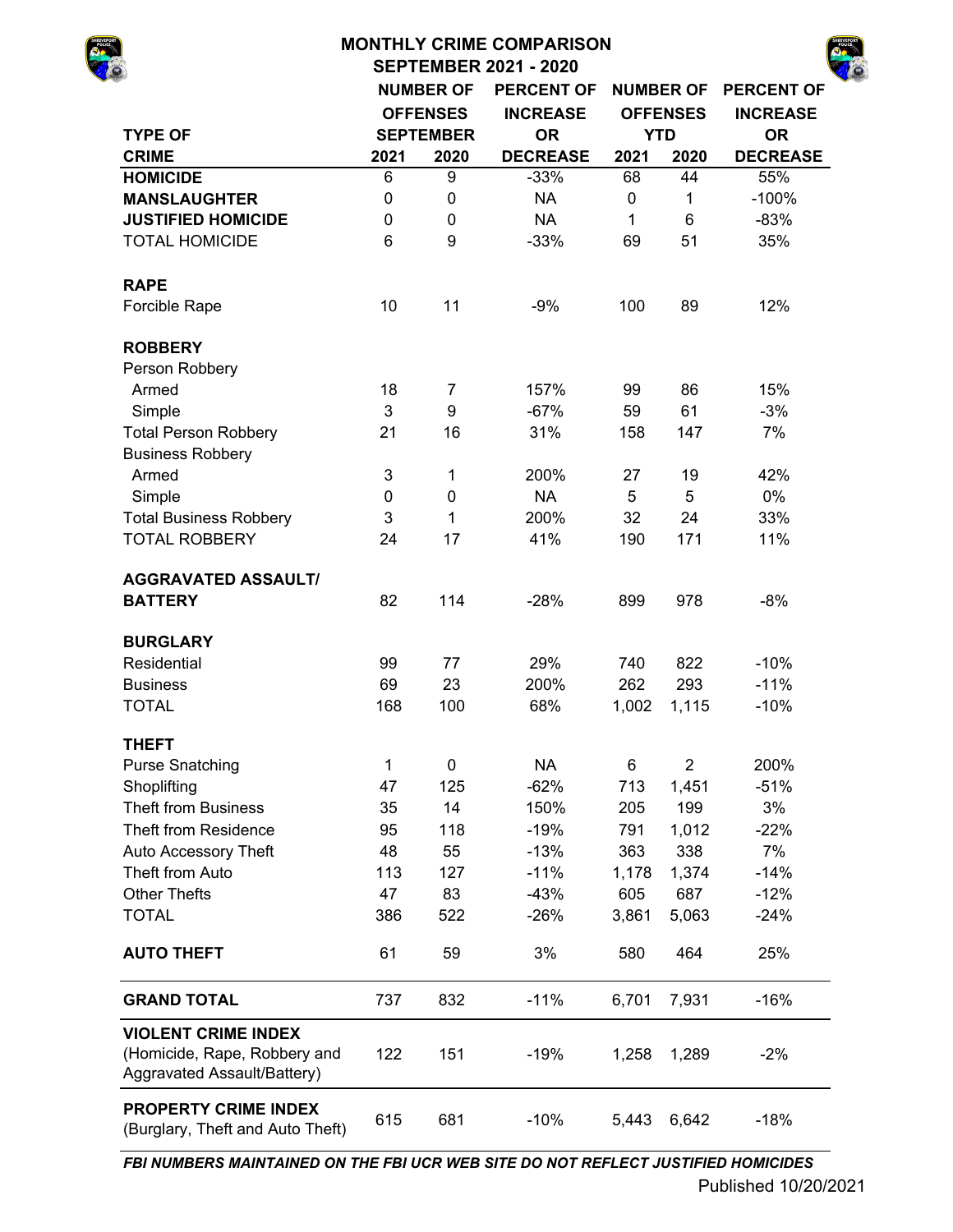# **REPORTED OFFENSESSEPTEMBER 2021**

**1. Martin Luther King Jr. Drive area, North Highland, West** 

**Cooper Road, Lakeview, Hearne Extension, Agurs area north of Hearne**

- **2. Freestate, Cherokee Park, Dixie Highway, Agurs area south of Hearne, Downtown area west of Market**
- **3. Allendale, Ledbetter Heights**
- **4. Highland, Stoner Hill**

**5. Anderson Island, Dixie Garden, Shreve Island, Broadmoor, Waterside, South Highland, Cedar Grove area north of 70th**

**6. Cedar Grove area south of 70th and east of I-49, South Broadmoor, Town South/Spring Lake, East Ridge,** 

**Huckleberry Ridge, Suburban Acres, Wallace Lake, Robson Plantation** 

- **7. Allendale, Lakeside, Queensborough, St Vincent/Ingleside area west of Hearne, Werner Park, Caddo Heights**
- **8. South Lakeshore, Country Club, Mooretown**
- **9. Shorewood Hills, Yarborough, Western Hills, Huntington Park,Reisor, Fox Crossing**
- **10. St Vincent/Ingleside area east of Hearne, Caddo Heights**
- **11. Sunset Acres, Hollywood, Cedar Grove area west of I-49**
- **12. Garden Valley, Cargill Park, Pinecroft, Hyde Park, Brookwood,**
- **Southwood, Suburban Acres, Summergrove, Southern Hills, East Ridge**
- **13. Riverfront, Entertainment District, Downtown area east of Market**

|  | DISTRICTS |  |
|--|-----------|--|
|--|-----------|--|

| <b>SELECTED OFFENSES</b>  | #1             | #2             | #3             | #4             | #5  | #6       | #7             | #8             | #9             | #10            | #11 | #12          | #13            | <b>Total</b> |
|---------------------------|----------------|----------------|----------------|----------------|-----|----------|----------------|----------------|----------------|----------------|-----|--------------|----------------|--------------|
| <b>HOMICIDE</b>           | 1              | 0              | 0              | 0              | 0   |          | 0              | 0              | 3              | 0              | 1   | 0            | 0              | 6            |
| <b>MANSLAUGHTER</b>       | 0              | $\mathbf{0}$   | 0              | $\Omega$       | 0   | $\Omega$ | 0              | $\Omega$       | 0              | 0              | 0   | $\Omega$     | 0              | 0            |
| <b>JUSTIFIED HOMICIDE</b> | 0              | $\mathbf{0}$   | $\Omega$       | $\Omega$       | 0   | $\Omega$ | 0              | $\Omega$       | $\Omega$       | 0              | 0   | $\Omega$     | 0              | 0            |
| <b>RAPE</b>               | 1              | 1              |                | 1              | 3   |          | 0              | $\Omega$       | 0              | 0              | 1   |              | 0              | 10           |
| <b>PERSON ROBBERY</b>     | 0              | 1              | 4              | $\Omega$       | 0   |          | $\overline{2}$ | $\overline{2}$ | 3              | $\overline{2}$ | 3   | 3            | 0              | 21           |
| <b>BUSINESS ROBBERY</b>   | 0              | $\mathbf{0}$   | $\Omega$       | $\Omega$       | 1   | $\Omega$ | 0              | $\Omega$       | 0              | $\overline{2}$ | 0   | $\mathbf{0}$ | 0              | 3            |
| <b>AGGRAVATED BATTERY</b> | $\overline{2}$ | 4              | 3              | 3              | 3   | $\Omega$ | 4              | 5              |                | 1              | 5   | 4            | 1              | 36           |
| <b>AGGRAVATED ASSAULT</b> | $\overline{2}$ | $\overline{2}$ | $\Omega$       | $\overline{2}$ | 5   | 4        | 5              | 5              | 3              | 5              | 9   | 4            | 0              | 46           |
| <b>RESIDENCE BURGLARY</b> | 9              | 4              | 6              | 11             | 18  | 3        | 1              | 3              | 11             | $\overline{7}$ | 8   | 18           | 0              | 99           |
| <b>BUSINESS BURGLARY</b>  | 3              | $\mathbf{0}$   | $\Omega$       | $\Omega$       | 6   | 8        | 3              | 4              | 17             | 6              | 8   | 12           | $\overline{2}$ | 69           |
| <b>PURSE SNATCHING</b>    | 1              | $\mathbf{0}$   | 0              | 0              | 0   | $\Omega$ | 0              | 0              | 0              | 0              | 0   | $\Omega$     | 0              | 1            |
| <b>SHOPLIFTING</b>        | $\overline{2}$ | $\Omega$       | $\overline{2}$ | $\overline{2}$ | 7   | 6        | 3              | 2              | $\overline{7}$ |                | 5   | 9            | 1              | 47           |
| THEFT FROM BUSINESS       | $\overline{7}$ | 9              | $\Omega$       | 1              | 3   | 4        | 0              | $\Omega$       | 3              | 1              | 3   | 3            | 1              | 35           |
| THEFT FROM RESIDENCE      | 9              | 3              | $\overline{2}$ | $\overline{7}$ | 13  | 11       | 8              | 5              | $\overline{7}$ | 7              | 11  | 12           | 0              | 95           |
| <b>AUTO ACC. THEFT</b>    | $\overline{2}$ | 5              | 0              | $\overline{2}$ | 5   | 6        | $\overline{2}$ | 7              | 5              | 3              | 3   | 8            | 0              | 48           |
| THEFT FROM AUTO           | 4              | 4              |                | $\overline{7}$ | 17  | 20       | 14             | 11             | 11             | 3              | 5   | 16           | 0              | 113          |
| <b>THEFT GENERAL</b>      | $\overline{2}$ | 3              | 2              | 2              | 10  | 7        | 1              | $\overline{2}$ | 9              | $\overline{2}$ | 1   | 3            | 3              | 47           |
| <b>AUTO THEFT</b>         | 1              | 3              | 3              | $\overline{7}$ | 9   | 9        | 3              | 5              | 9              | 0              | 6   | 5            | 1              | 61           |
| <b>TOTALS</b>             | 46             | 39             | 24             | 45             | 100 | 81       | 46             | 51             | 89             | 40             | 69  | 98           | 9              | 737          |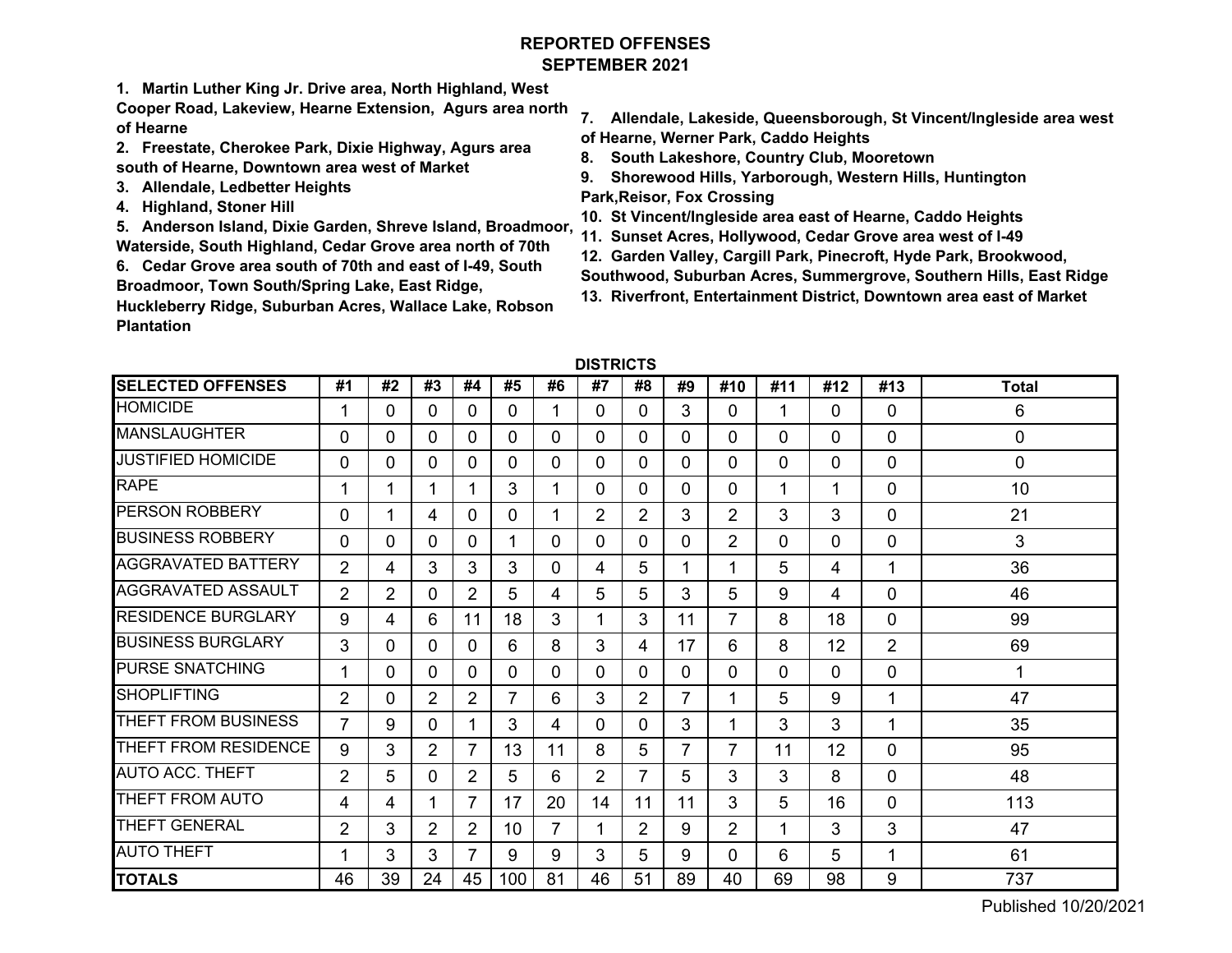# **REPORTED OFFENSESJANUARY - SEPTEMBER 2021**

**1. Martin Luther King Jr. Drive area, North Highland, West Cooper Road, Lakeview, Hearne Extension, Agurs area north of Hearne**

- **2. Freestate, Cherokee Park, Dixie Highway, Agurs area south of Hearne, Downtown area west of Market**
- **3. Allendale, Ledbetter Heights**
- **4. Highland, Stoner Hill**
- **5. Anderson Island, Dixie Garden, Shreve Island, Broadmoor, Waterside, South Highland, Cedar Grove area north of 70th**

**6. Cedar Grove area south of 70th and east of I-49, South** 

**Broadmoor, Town South/Spring Lake, East Ridge, Huckleberry Ridge, Suburban Acres, Wallace Lake, Robson Plantation** 

**7. Allendale, Lakeside, Queensborough, St** 

**Vincent/Ingleside area west of Hearne, Werner Park, Caddo Heights**

**8. South Lakeshore, Country Club, Mooretown**

**9. Shorewood Hills, Yarborough, Western Hills, Huntington Park, Reisor, Fox Crossing**

**10. St Vincent/Ingleside area east of Hearne, Caddo Heights**

**11. Sunset Acres, Hollywood, Cedar Grove area west of I-49**

**12. Garden Valley, Cargill Park, Pinecroft, Hyde Park, Brookwood, Southwood, Suburban Acres,** 

**Summergrove, Southern Hills, East Ridge**

**13. Riverfront, Entertainment District, Downtown area east of Market**

| <b>SELECTED OFFENSES</b>  | #1  | #2      | #3       | #4             | #5       | #6       | #7 | #8      | #9       | #10 | #11 | #12      | #13      | <b>Total</b> |
|---------------------------|-----|---------|----------|----------------|----------|----------|----|---------|----------|-----|-----|----------|----------|--------------|
| <b>HOMICIDE</b>           | 8   | 2       | 2        | 3              | 3        |          | 10 | 13      | 6        | 8   | 10  | 2        | $\Omega$ | 68           |
| <b>MANSLAUGHTER</b>       | 0   | U       | 0        | 0              | $\Omega$ | 0        | 0  | 0       | 0        | 0   | 0   | $\Omega$ | $\Omega$ | 0            |
| JUSTIFIED HOMICIDE        | 0   | 0       | 0        | 0              | 4        | 0        | 0  | 0       | 0        | 0   | 0   | 0        | 0        | 1            |
| <b>RAPE</b>               | 6   | 4       | 12       | 7              | 15       | 9        | 7  | 8       | 9        | 5   | 8   | 10       | 0        | 100          |
| PERSON ROBBERY            | 9   | 5       | 14       | 8              | 10       | 13       | 17 | 17      | 14       | 14  | 23  | 11       | 3        | 158          |
| <b>BUSINESS ROBBERY</b>   | 2   |         | 0        | 2              | 7        | 2        | 0  | 5       | 6        | 3   | 3   | 1        | 0        | 32           |
| AGGRAVATED BATTERY        | 26  | 18      | 12       | 43             | 29       | 28       | 45 | 44      | 19       | 39  | 49  | 37       | 6        | 395          |
| AGGRAVATED ASSAULT        | 28  | 19      | 10       | 40             | 50       | 35       | 52 | 53      | 42       | 39  | 75  | 55       | 6        | 504          |
| <b>RESIDENCE BURGLARY</b> | 49  | 25      | 29       | 81             | 149      | 45       | 66 | 59      | 66       | 38  | 60  | 73       | 0        | 740          |
| <b>BUSINESS BURGLARY</b>  | 6   |         | 15       | 22             | 32       | 27       | 7  | 18      | 32       | 20  | 29  | 45       | 2        | 262          |
| <b>PURSE SNATCHING</b>    |     | 0       | $\Omega$ | $\overline{2}$ | $\Omega$ | $\Omega$ | 0  |         | $\Omega$ | 0   | 0   | $\Omega$ | 2        | 6            |
| <b>SHOPLIFTING</b>        | 30  | 12      | 6        | 33             | 103      | 155      | 20 | 16      | 110      | 15  | 35  | 176      | 2        | 713          |
| THEFT FROM BUSINESS       | 14  | 16      | 3        | 14             | 33       | 27       | 6  | 13      | 24       | 9   | 16  | 25       | 5        | 205          |
| THEFT FROM RESIDENCE      | 43  | 25      | 28       | 78             | 105      | 52       | 80 | 68      | 76       | 49  | 82  | 101      | 4        | 791          |
| <b>AUTO ACC. THEFT</b>    | 18  | 25      | 12       | 9              | 41       | 48       | 23 | 30      | 45       | 21  | 26  | 60       | 5        | 363          |
| THEFT FROM AUTO           | 40  | 38      | 26       | 64             | 207      | 158      | 67 | 81      | 190      | 37  | 49  | 164      | 57       | 1,178        |
| <b>THEFT GENERAL</b>      | 30  | 30      | 27       | 41             | 94       | 59       | 36 | 31      | 77       | 22  | 50  | 75       | 33       | 605          |
| <b>AUTO THEFT</b>         | 27  | 25      | 25       | 59             | 69       | 52       | 32 | 53      | 58       | 39  | 41  | 87       | 13       | 580          |
| <b>TOTALS</b>             | 337 | 252 221 |          | 506            | 948      | 711      |    | 468 510 | 774      | 358 | 556 | 922      | 138      | 6,701        |

**DISTRICTS**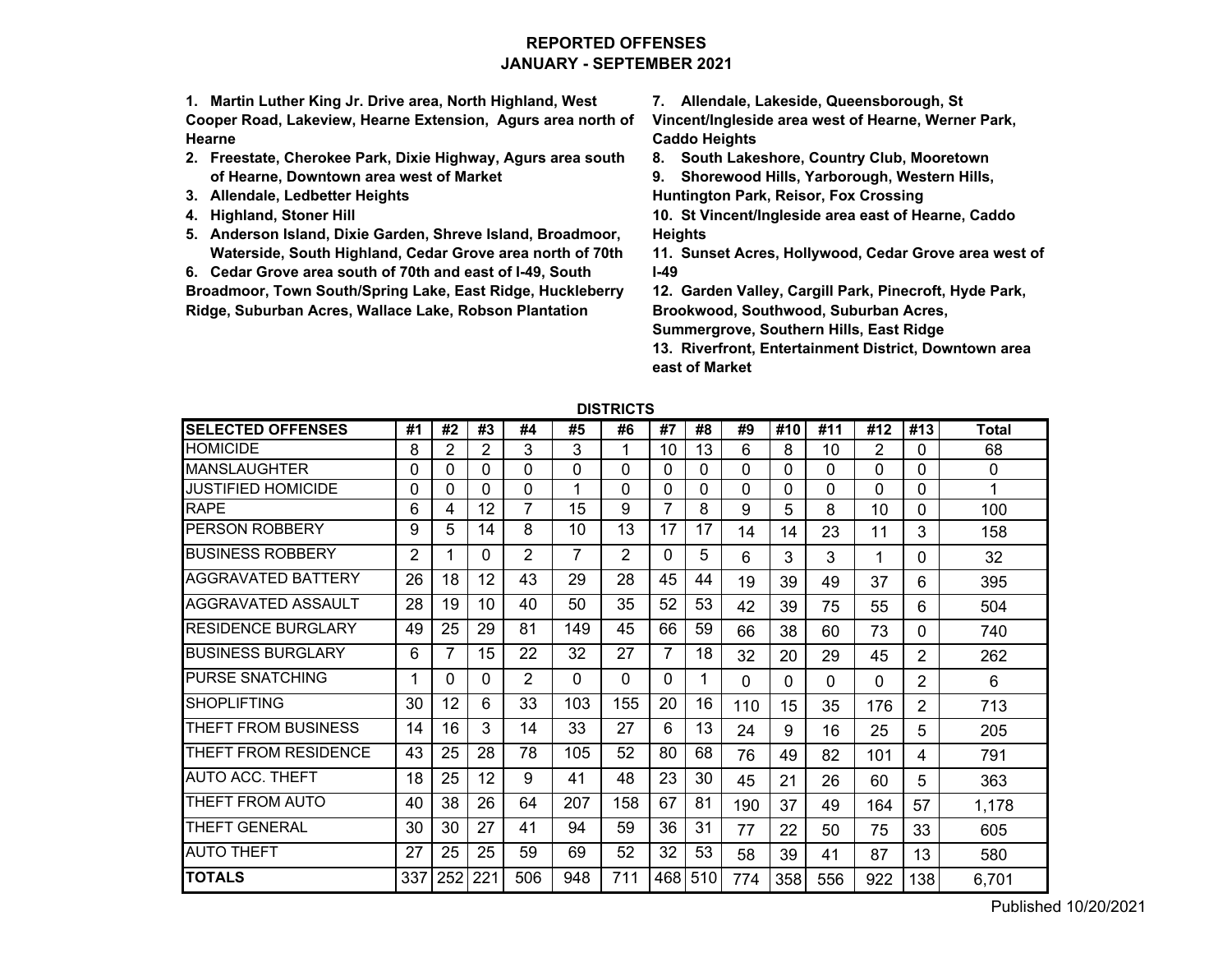#### **SEPTEMBER 2021**

|                           |                | <b>District 1</b> | %          |                | <b>District 2</b> | %          | <b>District 3</b> |      | $\%$       |                         | District 13    | $\%$       |          | <b>TOTAL</b>   | %          |
|---------------------------|----------------|-------------------|------------|----------------|-------------------|------------|-------------------|------|------------|-------------------------|----------------|------------|----------|----------------|------------|
| <b>CRIME</b>              | 2021           | 2020              | <b>CHG</b> | 2021           | 2020              | <b>CHG</b> | 2021              | 2020 | <b>CHG</b> |                         | 2021 2020      | <b>CHG</b> | 2021     | 2020           | <b>CHG</b> |
| Homicide                  |                | 0                 | <b>NA</b>  | 0              | $\Omega$          | <b>NA</b>  | 0                 | 0    | <b>NA</b>  | 0                       | 0              | <b>NA</b>  |          | 0              | <b>NA</b>  |
| Manslaughter              | 0              | 0                 | <b>NA</b>  | 0              | 0                 | <b>NA</b>  | 0                 | 0    | <b>NA</b>  | $\Omega$                | 0              | <b>NA</b>  | 0        | 0              | <b>NA</b>  |
| Justified Homicide        | 0              | 0                 | <b>NA</b>  | 0              | 0                 | <b>NA</b>  | 0                 | 0    | <b>NA</b>  | $\Omega$                | 0              | <b>NA</b>  | $\Omega$ | 0              | <b>NA</b>  |
| Rape                      |                | $\overline{2}$    | $-50%$     |                | 0                 | <b>NA</b>  |                   | 0    | <b>NA</b>  | $\Omega$                | 0              | <b>NA</b>  | 3        | 2              | 50%        |
| Person Robbery            | 0              | 2                 | $-100%$    |                |                   | 0%         | $\overline{4}$    | 2    | 100%       | 0                       | 0              | <b>NA</b>  | 5        | 5              | $0\%$      |
| <b>Business Robbery</b>   | 0              | 0                 | <b>NA</b>  | $\Omega$       | 0                 | <b>NA</b>  | 0                 | 0    | <b>NA</b>  | $\Omega$                | 0              | <b>NA</b>  | $\Omega$ | $\Omega$       | <b>NA</b>  |
| <b>Aggravated Battery</b> | 2              | 2                 | 0%         | $\overline{4}$ |                   | 300%       | 3                 | 2    | 50%        |                         |                | 0%         | 10       | 6              | 67%        |
| Aggravated Assault        | $\overline{2}$ | 5                 | $-60%$     | $\overline{2}$ | 3                 | $-33%$     | 0                 | 4    | $-100%$    | 0                       |                | $-100%$    | 4        | 13             | $-69%$     |
| <b>Residence Burglary</b> | 9              | 8                 | 13%        | 4              | $\overline{2}$    | 100%       | 6                 | 4    | 50%        | 0                       | 0              | <b>NA</b>  | 19       | 14             | 36%        |
| <b>Business Burglary</b>  | 3              | 0                 | <b>NA</b>  | 0              |                   | $-100%$    | 0                 | 0    | <b>NA</b>  | $\overline{\mathbf{2}}$ |                | 100%       | 5        | 2              | 150%       |
| <b>Purse Snatching</b>    |                | 0                 | <b>NA</b>  | 0              | 0                 | <b>NA</b>  | 0                 | 0    | <b>NA</b>  | 0                       | 0              | <b>NA</b>  |          | 0              | <b>NA</b>  |
| Shoplifting               | 2              | $\overline{ }$    | $-71%$     | 0              | 0                 | <b>NA</b>  | $\overline{2}$    | 0    | <b>NA</b>  |                         | 0              | <b>NA</b>  | 5        | $\overline{ }$ | $-29%$     |
| Theft from Business       | ∍              | 3                 | 133%       | 9              | $\overline{2}$    | 350%       | $\Omega$          | 0    | <b>NA</b>  |                         |                | 0%         | 17       | 6              | 183%       |
| Theft from Residence      | 9              | 14                | $-36%$     | 3              | ⇁                 | $-57%$     | 2                 | 5    | $-60%$     | 0                       | 0              | <b>NA</b>  | 14       | 26             | -46%       |
| Auto Accessory Theft      | 2              | $\overline{2}$    | $0\%$      | 5              | $\Omega$          | <b>NA</b>  | $\mathbf{0}$      | 2    | $-100%$    | $\Omega$                | 0              | <b>NA</b>  | ▼        | 4              | 75%        |
| Theft from Auto           | 4              | 15                | $-73%$     | 4              | 2                 | 100%       |                   | 6    | $-83%$     | 0                       | $\overline{2}$ | $-100%$    | 9        | 25             | $-64%$     |
| Theft General             | $\overline{2}$ | 3                 | $-33%$     | 3              | 5                 | $-40%$     | $\overline{2}$    |      | 100%       | 3                       | 4              | $-25%$     | 10       | 13             | $-23%$     |
| Auto Theft                |                | 2                 | $-50%$     | 3              |                   | 200%       | 3                 |      | 200%       |                         | 0              | <b>NA</b>  | 8        | 4              | 100%       |
| <b>TOTALS</b>             | 46             | 65                | $-29%$     | 39             | 25                | 56%        | 24                | 27   | $-11%$     | 9                       | 10             | $-10%$     | 118      | 127            | $-7%$      |

*NA = Not Applicable because previous month was zero*

### **JANUARY - SEPTEMBER 2021**

|                           |                | <b>District 1</b> | $\%$       |                | <b>District 2</b> | %          | <b>District 3</b> |           | $\%$       | District 13    |              | $\%$       |      | <b>TOTAL</b> | $\%$       |
|---------------------------|----------------|-------------------|------------|----------------|-------------------|------------|-------------------|-----------|------------|----------------|--------------|------------|------|--------------|------------|
| <b>CRIME</b>              | 2021           | 2020              | <b>CHG</b> | 2021           | 2020              | <b>CHG</b> |                   | 2021 2020 | <b>CHG</b> |                | 2021 2020    | <b>CHG</b> | 2021 | 2020         | <b>CHG</b> |
| Homicide                  | 8              | 2                 | 300%       | $\overline{2}$ | 2                 | 0%         | $\overline{2}$    |           | 100%       |                | 0            | <b>NA</b>  | 12   | 5            | 140%       |
| Manslaughter              | 0              | 0                 | <b>NA</b>  | $\Omega$       | 0                 | <b>NA</b>  | 0                 | 0         | <b>NA</b>  | 0              | 0            | <b>NA</b>  | 0    | 0            | <b>NA</b>  |
| <b>Justified Homicide</b> | 0              | 0                 | <b>NA</b>  | $\Omega$       | 0                 | <b>NA</b>  | 0                 | 0         | <b>NA</b>  | 0              | 0            | <b>NA</b>  | 0    | 0            | <b>NA</b>  |
| Rape                      | 6              | 5                 | 20%        |                |                   | 300%       | 12                |           | 200%       | $\mathbf 0$    | 3            | $-100%$    | 22   | 13           | 69%        |
| Person Robbery            | 9              | 11                | $-18%$     | 5              | 4                 | 25%        | 14                |           | 100%       | 3              | 4            | $-25%$     | 31   | 26           | 19%        |
| <b>Business Robbery</b>   | $\overline{2}$ | 0                 | <b>NA</b>  |                | 0                 | <b>NA</b>  | 0                 |           | $-100%$    | $\Omega$       | $\mathbf{0}$ | <b>NA</b>  | 3    | 1            | 200%       |
| <b>Aggravated Battery</b> | 26             | 25                | 4%         | 18             | 11                | 64%        | 12                | 27        | $-56%$     | 6              | 8            | $-25%$     | 62   | 71           | $-13%$     |
| <b>Aggravated Assault</b> | 28             | 39                | $-28%$     | 19             | 16                | 19%        | 10                | 21        | $-52%$     | 6              | 2            | 200%       | 63   | 78           | $-19%$     |
| <b>Residence Burglary</b> | 49             | 54                | $-9%$      | 25             | 18                | 39%        | 29                | 24        | 21%        | O              | 3            | $-100%$    | 103  | 99           | 4%         |
| <b>Business Burglary</b>  | 6              | 11                | $-45%$     |                | 15                | $-53%$     | 15                | 21        | $-29%$     | 2              | 4            | $-50%$     | 30   | 51           | $-41%$     |
| <b>Purse Snatching</b>    |                | 0                 | <b>NA</b>  | $\Omega$       | 0                 | <b>NA</b>  | 0                 | 0         | <b>NA</b>  | $\overline{2}$ | 0            | <b>NA</b>  | 3    | 0            | <b>NA</b>  |
| Shoplifting               | 30             | 37                | $-19%$     | 12             | 9                 | 33%        | 6                 | 12        | $-50%$     | $\overline{2}$ | 0            | <b>NA</b>  | 50   | 58           | $-14%$     |
| Theft from Business       | 14             | 13                | 8%         | 16             | 28                | $-43%$     | 3                 | 3         | $0\%$      | 5              | 7            | $-29%$     | 38   | 51           | $-25%$     |
| Theft from Residence      | 43             | 69                | $-38%$     | 25             | 30                | $-17%$     | 28                | 39        | $-28%$     | 4              | 6            | $-33%$     | 100  | 144          | $-31%$     |
| Auto Accessory Theft      | 18             | 16                | 13%        | 25             | 9                 | 178%       | 12                |           | 71%        | 5              | 5            | 0%         | 60   | 37           | 62%        |
| Theft from Auto           | 40             | 100               | $-60%$     | 38             | 68                | $-44%$     | 26                | 35        | $-26%$     | 57             | 31           | 84%        | 161  | 234          | $-31%$     |
| <b>Theft General</b>      | 30             | 28                | 7%         | 30             | 31                | $-3%$      | 27                | 21        | 29%        | 33             | 27           | 22%        | 120  | 107          | 12%        |
| <b>Auto Theft</b>         | 27             | 14                | 93%        | 25             | 17                | 47%        | 25                | 10        | 150%       | 13             | 4            | 225%       | 90   | 45           | 100%       |
| <b>TOTALS</b>             | 337            | 424               | $-21%$     | 252            | 259               | $-3%$      | 221               | 233       | $-5%$      | 138            | 104          | 33%        | 948  | ,020         | $-7%$      |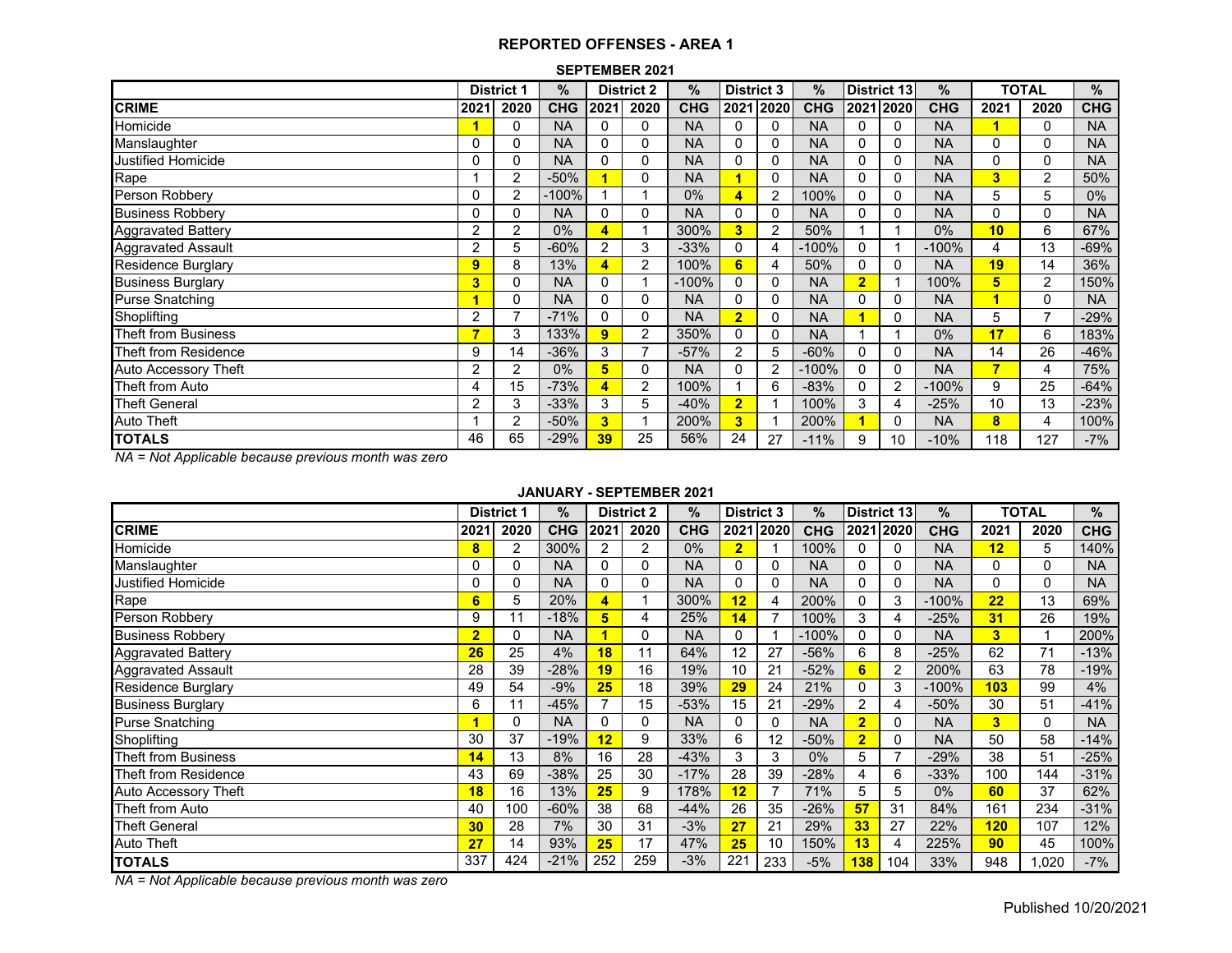#### **SEPTEMBER 2021**

|                             |                | <b>District 4</b> | $\frac{9}{6}$ |      | <b>District 5</b> | $\%$       | <b>District 6</b> |                | %          |      | <b>TOTAL</b>   | $\%$       |
|-----------------------------|----------------|-------------------|---------------|------|-------------------|------------|-------------------|----------------|------------|------|----------------|------------|
| <b>CRIME</b>                | 2021           | 2020              | <b>CHG</b>    | 2021 | 2020              | <b>CHG</b> | 2021              | 2020           | <b>CHG</b> | 2021 | 2020           | <b>CHG</b> |
| Homicide                    | 0              | 0                 | <b>NA</b>     | 0    | 2                 | $-100%$    | 1                 | 0              | <b>NA</b>  |      | 2              | $-50%$     |
| Manslaughter                | 0              | 0                 | <b>NA</b>     | 0    | 0                 | <b>NA</b>  | 0                 | $\mathbf{0}$   | <b>NA</b>  | 0    | 0              | <b>NA</b>  |
| <b>Justified Homicide</b>   | 0              | 0                 | <b>NA</b>     | 0    | 0                 | <b>NA</b>  | 0                 | 0              | <b>NA</b>  | 0    | 0              | <b>NA</b>  |
| Rape                        |                | 3                 | $-67%$        | 3    | 2                 | 50%        | 1                 | $\mathbf{0}$   | <b>NA</b>  | 5    | 5              | 0%         |
| Person Robbery              | 0              | $\Omega$          | <b>NA</b>     | 0    |                   | $-100%$    |                   | 1              | $0\%$      |      | 2              | $-50%$     |
| <b>Business Robbery</b>     | 0              | $\Omega$          | <b>NA</b>     | 1    | $\mathbf{0}$      | <b>NA</b>  | 0                 | $\mathbf{0}$   | <b>NA</b>  | 1    | 0              | <b>NA</b>  |
| <b>Aggravated Battery</b>   | 3              | 3                 | $0\%$         | 3    |                   | 200%       | 0                 |                | $-100%$    | 6    | 5              | 20%        |
| <b>Aggravated Assault</b>   | 2              | 6                 | $-67%$        | 5    | 8                 | $-38%$     | 4                 | 3              | 33%        | 11   | 17             | $-35%$     |
| <b>Residence Burglary</b>   | 11             | 3                 | 267%          | 18   | 14                | 29%        | 3                 | 5              | $-40%$     | 32   | 22             | 45%        |
| <b>Business Burglary</b>    | 0              | $\mathbf 0$       | <b>NA</b>     | 6    |                   | 500%       | 8                 |                | 700%       | 14   | $\overline{2}$ | 600%       |
| <b>Purse Snatching</b>      | 0              | 0                 | <b>NA</b>     | 0    | $\Omega$          | <b>NA</b>  | 0                 | $\Omega$       | <b>NA</b>  | 0    | 0              | <b>NA</b>  |
| Shoplifting                 | 2              | 8                 | $-75%$        | 7    | 22                | $-68%$     | 6                 | 25             | $-76%$     | 15   | 55             | $-73%$     |
| <b>Theft from Business</b>  | 1              | $\Omega$          | <b>NA</b>     | 3    | $\Omega$          | <b>NA</b>  | 4                 |                | 300%       | 8    |                | 700%       |
| Theft from Residence        | 7              | 9                 | $-22%$        | 13   | 19                | $-32%$     | 11                | 10             | 10%        | 31   | 38             | $-18%$     |
| <b>Auto Accessory Theft</b> | $\overline{2}$ |                   | 100%          | 5    | 4                 | 25%        | 6                 | $\overline{2}$ | 200%       | 13   | 7              | 86%        |
| Theft from Auto             | 7              | 13                | $-46%$        | 17   | 13                | 31%        | 20                | 13             | 54%        | 44   | 39             | 13%        |
| <b>Theft General</b>        | 2              | 9                 | $-78%$        | 10   | 8                 | 25%        | 7                 | 12             | $-42%$     | 19   | 29             | $-34%$     |
| Auto Theft                  | 7              | 2                 | 250%          | 9    | 7                 | 29%        | 9                 | 5              | 80%        | 25   | 14             | 79%        |
| <b>TOTALS</b>               | 45             | 57                | $-21%$        | 100  | 102               | $-2%$      | 81                | 79             | 3%         | 226  | 238            | $-5%$      |

*NA = Not Applicable because previous month was zero*

#### **JANUARY - SEPTEMBER 2021**

|                            |                | <b>District 4</b> | $\frac{9}{6}$ |                | <b>District 5</b> | $\frac{0}{0}$ | <b>District 6</b> |          | $\%$       |                | <b>TOTAL</b> | %          |
|----------------------------|----------------|-------------------|---------------|----------------|-------------------|---------------|-------------------|----------|------------|----------------|--------------|------------|
| <b>CRIME</b>               | 2021           | 2020              | <b>CHG</b>    | 2021           | 2020              | <b>CHG</b>    | 2021              | 2020     | <b>CHG</b> | 2021           | 2020         | <b>CHG</b> |
| Homicide                   | 3              | $\overline{2}$    | 50%           | 3              |                   | $-57%$        |                   |          | $0\%$      | 7              | 10           | $-30%$     |
| Manslaughter               | 0              | 0                 | <b>NA</b>     | 0              | 0                 | <b>NA</b>     | 0                 | 0        | <b>NA</b>  | 0              | 0            | <b>NA</b>  |
| Justified Homicide         | 0              |                   | $-100%$       |                | 2                 | $-50%$        | 0                 |          | $-100%$    |                | 4            | $-75%$     |
| Rape                       | 7              | 13                | $-46%$        | 15             | 11                | 36%           | 9                 | 7        | 29%        | 31             | 31           | $0\%$      |
| Person Robbery             | 8              | 11                | $-27%$        | 10             | 14                | $-29%$        | 13                | 10       | 30%        | 31             | 35           | $-11%$     |
| <b>Business Robbery</b>    | $\overline{2}$ |                   | 100%          | $\overline{7}$ | 4                 | 75%           | $\overline{2}$    |          | 100%       | 11             | 6            | 83%        |
| <b>Aggravated Battery</b>  | 43             | 33                | 30%           | 29             | 27                | 7%            | 28                | 17       | 65%        | 100            | 77           | 30%        |
| <b>Aggravated Assault</b>  | 40             | 43                | $-7%$         | 50             | 34                | 47%           | 35                | 27       | 30%        | 125            | 104          | 20%        |
| <b>Residence Burglary</b>  | 81             | 98                | $-17%$        | 149            | 159               | $-6%$         | 45                | 44       | 2%         | 275            | 301          | $-9%$      |
| <b>Business Burglary</b>   | 22             | 17                | 29%           | 32             | 25                | 28%           | 27                | 27       | $0\%$      | 81             | 69           | 17%        |
| <b>Purse Snatching</b>     | $\overline{2}$ | $\Omega$          | <b>NA</b>     | $\Omega$       | $\Omega$          | <b>NA</b>     | 0                 | $\Omega$ | <b>NA</b>  | $\overline{2}$ | 0            | <b>NA</b>  |
| Shoplifting                | 33             | 113               | $-71%$        | 103            | 237               | $-57%$        | 155               | 240      | $-35%$     | 291            | 590          | $-51%$     |
| <b>Theft from Business</b> | 14             | 18                | $-22%$        | 33             | 22                | 50%           | 27                | 23       | 17%        | 74             | 63           | 17%        |
| Theft from Residence       | 78             | 86                | $-9%$         | 105            | 153               | $-31%$        | 52                | 90       | $-42%$     | 235            | 329          | $-29%$     |
| Auto Accessory Theft       | 9              | 32                | $-72%$        | 41             | 28                | 46%           | 48                | 22       | 118%       | 98             | 82           | 20%        |
| Theft from Auto            | 64             | 107               | $-40%$        | 207            | 241               | $-14%$        | <b>158</b>        | 147      | 7%         | 429            | 495          | $-13%$     |
| <b>Theft General</b>       | 41             | 63                | $-35%$        | 94             | 71                | 32%           | 59                | 72       | $-18%$     | 194            | 206          | $-6%$      |
| <b>Auto Theft</b>          | 59             | 38                | 55%           | 69             | 70                | $-1%$         | 52                | 40       | 30%        | <b>180</b>     | 148          | 22%        |
| <b>TOTALS</b>              | 506            | 676               | $-25%$        | 948            | 1,105             | $-14%$        | 711               | 769      | $-8%$      |                | 2,165 2,550  | $-15%$     |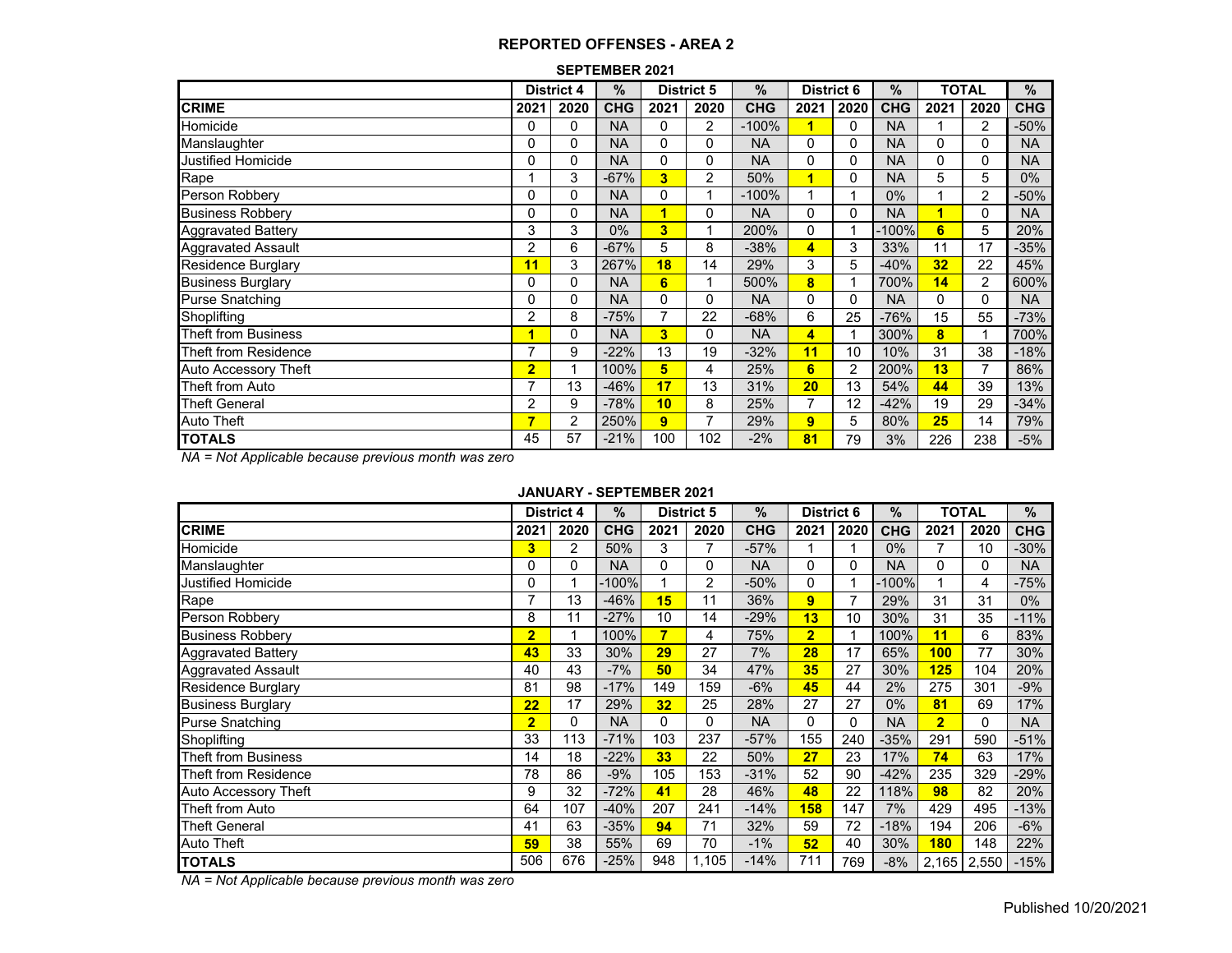| <b>SEPTEMBER 2021</b> |  |
|-----------------------|--|
|-----------------------|--|

|                             | <b>District 7</b> |                | $\%$       |                | <b>District 8</b> | $\%$       | <b>District 9</b>        |      | $\frac{0}{0}$ | <b>TOTAL</b> |                | %          |
|-----------------------------|-------------------|----------------|------------|----------------|-------------------|------------|--------------------------|------|---------------|--------------|----------------|------------|
| <b>CRIME</b>                | 2021              | 2020           | <b>CHG</b> |                | 2021 2020         | <b>CHG</b> | 2021                     | 2020 | <b>CHG</b>    | 2021         | 2020           | <b>CHG</b> |
| Homicide                    | 0                 | 3              | $-100%$    | $\Omega$       |                   | $-100%$    | $\overline{\mathbf{3}}$  | 0    | <b>NA</b>     | 3            | 4              | $-25%$     |
| Manslaughter                | 0                 | 0              | <b>NA</b>  | $\Omega$       | 0                 | <b>NA</b>  | 0                        | 0    | <b>NA</b>     | 0            | 0              | <b>NA</b>  |
| <b>Justified Homicide</b>   | 0                 | 0              | <b>NA</b>  | $\Omega$       | 0                 | <b>NA</b>  | $\Omega$                 | 0    | <b>NA</b>     | 0            | 0              | <b>NA</b>  |
| Rape                        | 0                 |                | $-100%$    | $\Omega$       |                   | $-100%$    | 0                        | 2    | $-100%$       | 0            | 4              | -100%      |
| Person Robbery              | 2                 | 2              | $0\%$      | 2              | 3                 | $-33%$     | 3                        |      | 200%          | 7            | 6              | 17%        |
| <b>Business Robbery</b>     | 0                 | 0              | <b>NA</b>  | $\Omega$       |                   | $-100%$    | 0                        | 0    | <b>NA</b>     | 0            |                | $-100%$    |
| <b>Aggravated Battery</b>   | 4                 | $\overline{ }$ | $-43%$     | 5              | 5                 | 0%         |                          | 4    | $-75%$        | 10           | 16             | $-38%$     |
| <b>Aggravated Assault</b>   | 5                 | 8              | $-38%$     | 5              | 5                 | $0\%$      | 3                        | 3    | $0\%$         | 13           | 16             | $-19%$     |
| Residence Burglary          |                   | 6              | $-83%$     | 3              | 11                | $-73%$     | 11                       | 6    | 83%           | 15           | 23             | $-35%$     |
| <b>Business Burglary</b>    | 3                 | 6              | $-50%$     | 4              |                   | 300%       | 17                       | 0    | <b>NA</b>     | 24           | $\overline{ }$ | 243%       |
| <b>Purse Snatching</b>      | 0                 | 0              | <b>NA</b>  | $\Omega$       | 0                 | <b>NA</b>  | 0                        | 0    | <b>NA</b>     | 0            | 0              | <b>NA</b>  |
| Shoplifting                 | 3                 | 4              | $-25%$     | $\overline{2}$ | 6                 | $-67%$     | $\overline{\phantom{a}}$ | 24   | $-71%$        | 12           | 34             | $-65%$     |
| <b>Theft from Business</b>  | 0                 |                | $-100%$    | 0              |                   | $-100%$    | 3                        | 1    | 200%          | 3            | 3              | $0\%$      |
| Theft from Residence        | 8                 | 9              | $-11%$     | 5              | 9                 | $-44%$     |                          | 11   | $-36%$        | 20           | 29             | $-31%$     |
| <b>Auto Accessory Theft</b> | 2                 | 2              | $0\%$      | $\overline{7}$ | 23                | $-70%$     | 5                        | 9    | $-44%$        | 14           | 34             | $-59%$     |
| Theft from Auto             | 14                | 18             | $-22%$     | 11             | 4                 | 175%       | 11                       | 15   | $-27%$        | 36           | 37             | $-3%$      |
| <b>Theft General</b>        |                   | $\overline{ }$ | $-86%$     | $\overline{2}$ | 5                 | $-60%$     | 9                        | 9    | $0\%$         | 12           | 21             | $-43%$     |
| Auto Theft                  | 3                 | 5              | $-40%$     | 5              | 11                | $-55%$     | 9                        | 8    | 13%           | 17           | 24             | $-29%$     |
| <b>TOTALS</b>               | 46                | 79             | $-42%$     | 51             | 87                | $-41%$     | 89                       | 93   | $-4%$         | 186          | 259            | $-28%$     |

*NA = Not Applicable because previous month was zero*

# **JANUARY - SEPTEMBER 2021**

|                             | <b>District 7</b> |          | $\%$       | <b>District 8</b> |      | $\frac{0}{0}$ | <b>District 9</b> |                | %          | <b>TOTAL</b> |       | %          |
|-----------------------------|-------------------|----------|------------|-------------------|------|---------------|-------------------|----------------|------------|--------------|-------|------------|
| <b>CRIME</b>                | 2021              | 2020     | <b>CHG</b> | 2021              | 2020 | <b>CHG</b>    | 2021              | 2020           | <b>CHG</b> | 2021         | 2020  | <b>CHG</b> |
| Homicide                    | 10                | 6        | 67%        | 13                | 6    | 117%          | 6                 | $\overline{2}$ | 200%       | 29           | 14    | 107%       |
| Manslaughter                | 0                 | $\Omega$ | <b>NA</b>  | 0                 |      | $-100%$       | 0                 | 0              | <b>NA</b>  | $\Omega$     |       | $-100%$    |
| <b>Justified Homicide</b>   | 0                 |          | $-100%$    | 0                 | 0    | <b>NA</b>     | 0                 | $\Omega$       | <b>NA</b>  | $\Omega$     |       | $-100%$    |
| Rape                        | $\overline{ }$    | 10       | $-30%$     | 8                 | 7    | 14%           | 9                 | 12             | $-25%$     | 24           | 29    | $-17%$     |
| Person Robbery              | 17                | 14       | 21%        | 17                | 14   | 21%           | 14                | 13             | 8%         | 48           | 41    | 17%        |
| <b>Business Robbery</b>     | 0                 |          | $-100%$    | 5                 | 3    | 67%           | 6                 | 2              | 200%       | 11           | 6     | 83%        |
| <b>Aggravated Battery</b>   | 45                | 61       | $-26%$     | 44                | 45   | $-2%$         | 19                | 23             | $-17%$     | 108          | 129   | $-16%$     |
| Aggravated Assault          | 52                | 73       | $-29%$     | 53                | 51   | 4%            | 42                | 50             | $-16%$     | 147          | 174   | $-16%$     |
| <b>Residence Burglary</b>   | 66                | 64       | 3%         | 59                | 67   | $-12%$        | 66                | 52             | 27%        | 191          | 183   | 4%         |
| <b>Business Burglary</b>    |                   | 13       | $-46%$     | 18                | 21   | $-14%$        | 32                | 19             | 68%        | 57           | 53    | 8%         |
| <b>Purse Snatching</b>      | 0                 | $\Omega$ | <b>NA</b>  |                   |      | $0\%$         | 0                 | 0              | <b>NA</b>  |              |       | $0\%$      |
| Shoplifting                 | 20                | 69       | $-71%$     | 16                | 48   | $-67%$        | 110               | 230            | $-52%$     | 146          | 347   | $-58%$     |
| <b>Theft from Business</b>  | 6                 | 9        | $-33%$     | 13                | 11   | 18%           | 24                | 17             | 41%        | 43           | 37    | 16%        |
| Theft from Residence        | 80                | 79       | $1\%$      | 68                | 81   | $-16%$        | 76                | 96             | $-21%$     | 224          | 256   | $-13%$     |
| <b>Auto Accessory Theft</b> | 23                | 21       | 10%        | 30                | 56   | $-46%$        | 45                | 37             | 22%        | 98           | 114   | $-14%$     |
| Theft from Auto             | 67                | 75       | $-11%$     | 81                | 80   | $1\%$         | 190               | 166            | 14%        | 338          | 321   | 5%         |
| <b>Theft General</b>        | 36                | 49       | $-27%$     | 31                | 57   | $-46%$        | 77                | 76             | 1%         | 144          | 182   | $-21%$     |
| Auto Theft                  | 32                | 21       | 52%        | 53                | 45   | 18%           | 58                | 51             | 14%        | 143          | 117   | 22%        |
| <b>TOTALS</b>               | 468               | 566      | $-17%$     | 510               | 594  | $-14%$        | 774               | 846            | $-9%$      | 1,752        | 2,006 | $-13%$     |